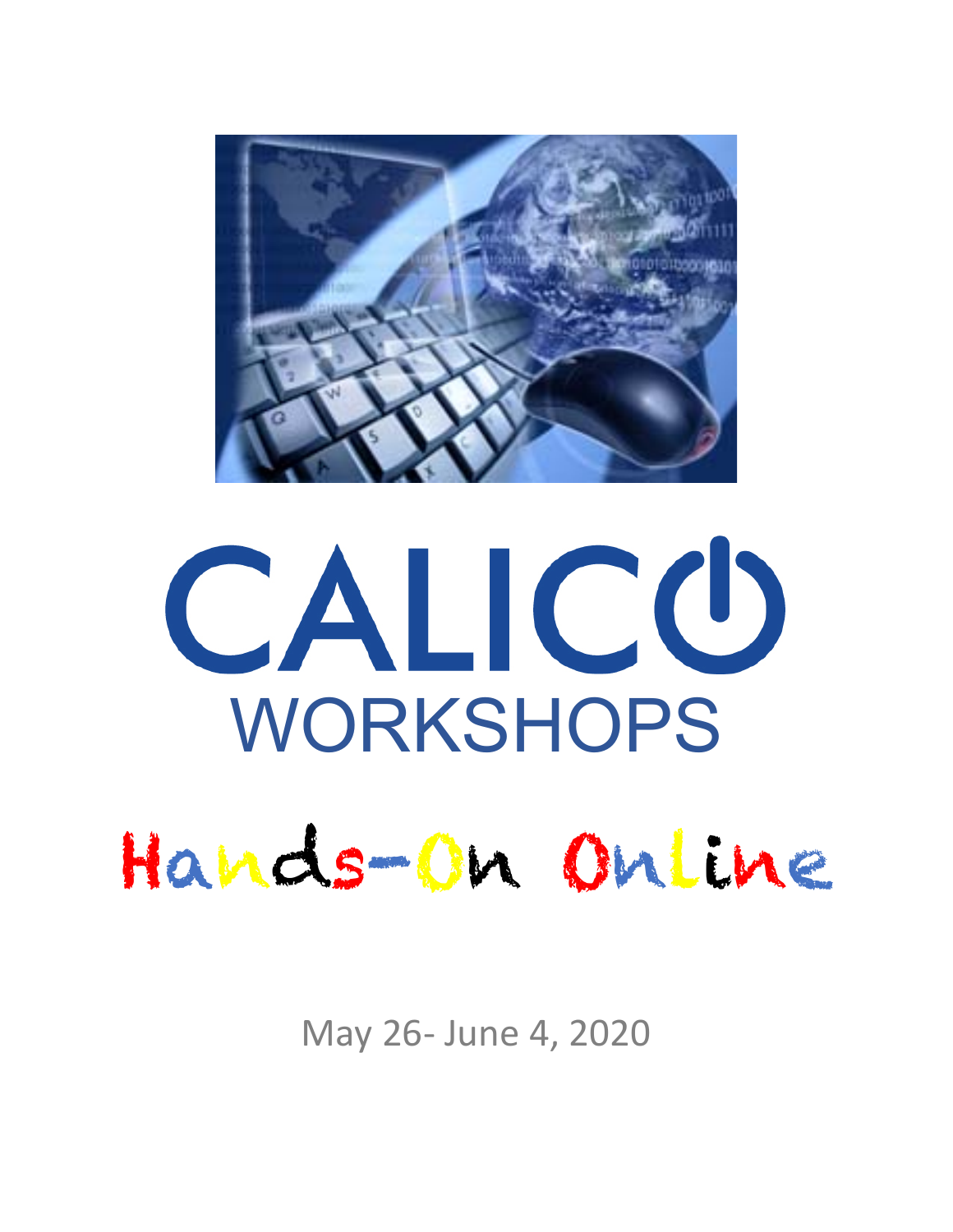# Tuesday, May 26

#### **Explore Games, Make Games and Game-Based Frameworks for Foreign Language Learning**

 $8:00$  am  $- 12:00$  noon  $-$  first part

Saturday, May 30, 9:00am-11:00am - final part

Leaders: Jeremy Robinson Frederik Cornillie, Randall Sadler, and Phillip Cameron

As Jon Reinhardt's Gameful Second and Foreign Language Teaching and Learning explains, games, game-based learning, and gameful pedagogies are blossoming in world language classrooms. This workshop aims to introduce participants to these elements and will show them how to create their own game designs. This workshop is appropriate for all levels–no prior knowledge about game-based learning is needed.

- Day One will provide guided explorations of a variety of types and genres of games (e.g., interactive fiction, role-playing games, and video games), investigate elements of game design, and provide interactive training with Twine. Participants will then get started in designing their own game supported by a workshop mentor.
- Wednesday, Thursday, and Friday will give participants time to work on their own IF, with 2-4 hours of support available from their mentor.
- Day Two will include participant presentations of their game prototypes, what they learned from the process, and a discussion of how they might implement game-based learning in their own classrooms.

## It's Not Just What You Say, It's How You Say It:

#### **Using AmPitch for Improving L2 Intonation**

 $9:00 \text{ am} - 12:00 \text{ non}$ 

Leaders: Robert Elliott and Connor Yiamkis

Attention to intonation can be critical for producing proficient speakers in an L2. The presenters will demonstrate two models of incorporating a free and openly available real time pitchextraction program, AmPitch, that can facilitate improving intonation. They will model how they have used this tool with two very different languages, English and Achumawi (Pit River), an endangered tonal language of North America. Participants will discuss incorporating metacognitive strategies into teaching intonation, learn to use AmPitch on their own, brainstorm ideas of how they might use pitch extraction in their context, and develop activities to be reviewed by the group.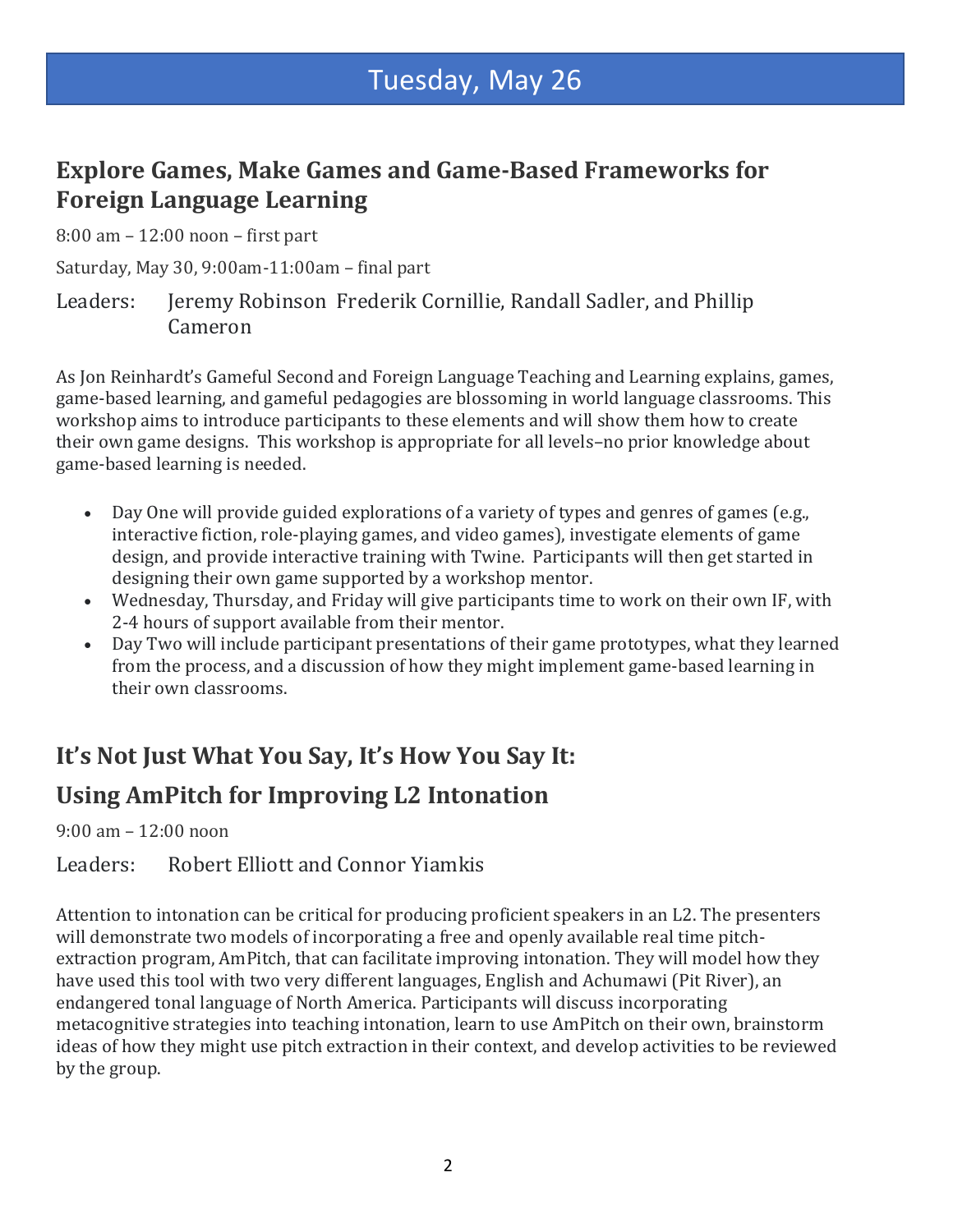## Using Post Reality to Introduce Augmented Reality into Language **Learning**

11:00 am  $- 2:00 \text{ pm}$ 

Leaders: Jacob Larsen, James Nemiroff and Alison Lovett

This workshop will focus on the use of the Post Reality augmented reality (AR) mobile application for classroom projects that support language learning while allowing students to express themselves creatively using various learning modalities. We will discuss potential classroom applications and practice creating content with the mobile application. Attendees will create their own posters and integrate image triggers for a full Post Reality experience. At the end of the workshop, attendees will be able to use Post Reality and allow students to express themselves in various modalities plus be prepared to teach these skills to colleagues at their home institutions

# **Audio Visual Stories as Mobile Games**

1:00 pm  $-$  4:00 pm

Leader: Mahmoud Amer

In this installment of the workshop for CALICO for this year, the presenter will share sample app development that showcases a harmonious relationship between audio-visual stories and mobile games. Using images and audio files, and the drag-and-drop functionality of mobile apps, attendees will utilize the power of images and audio with the ever-present feature of drag-anddrop to help engage students and to help them develop their listening comprehension. Androidenabled devices will work best to test the application.

#### **Fundamentals of Online Language Teaching**

 $2:00 \text{ pm} - 5:00 \text{ pm}$ 

Leaders: Kathryn Murphy-Judy, Christopher Hromalik, Ruslan Suvorov, Victoria Russell, Jennifer Quinlan and Julio Rodriguez

Over the last decade, CALICO has offered online language teacher training. In this three-hour flipped' workshop, participants will work through what it takes to launch a fully online language program for first- or second-year language learners (novice to intermediate-low proficiency ACTFL scale, A1-B1 CEFR). Before the workshop, participants will receive a survey and links to a set of TED-Ed lessons on topics related to online language pedagogy. Then, based on surveyed needs and lesson choices, participants will engage in hands-on tasks that lead them through fundamental design thinking, development strategies and appropriate tools, and assessment and evaluation routines.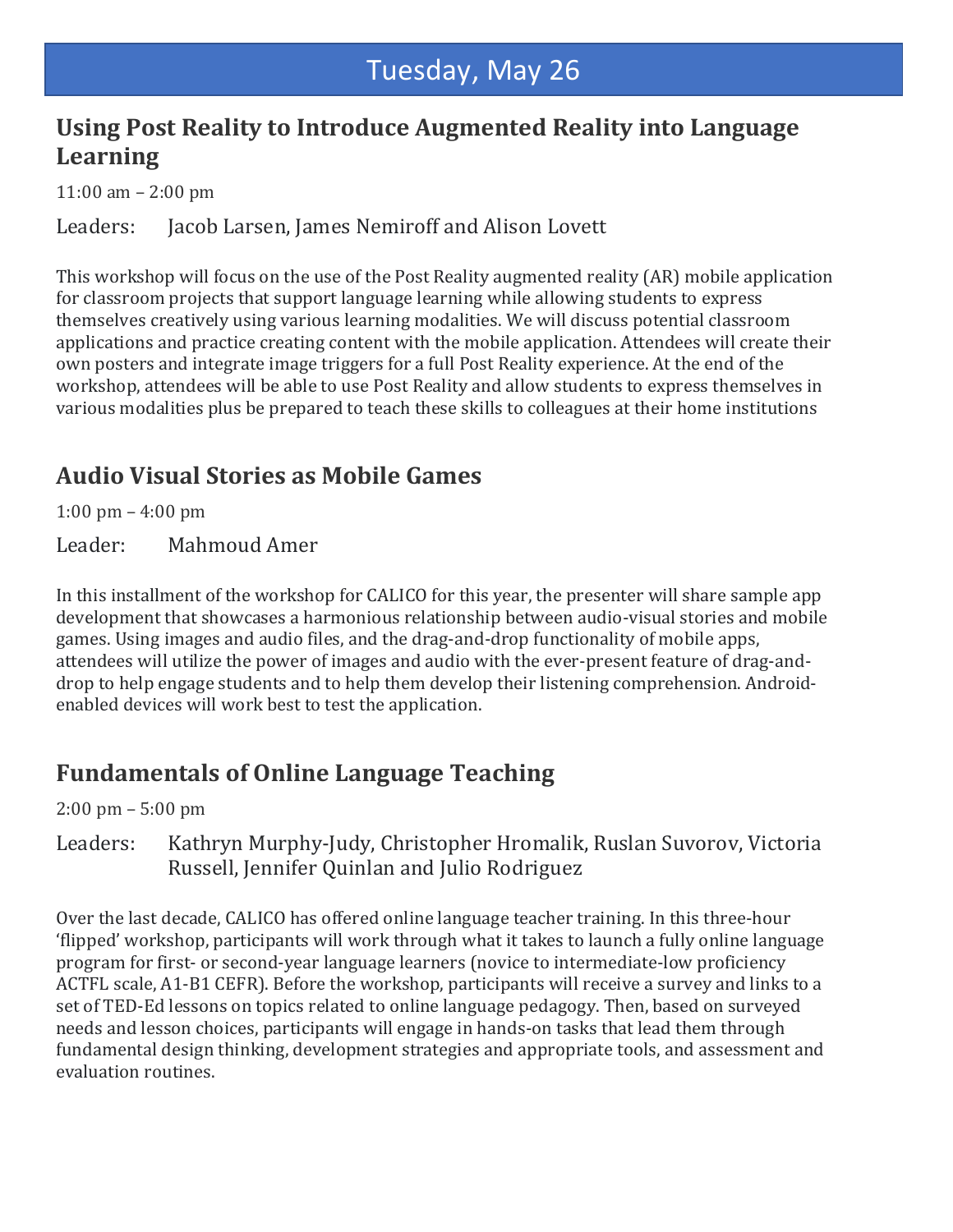#### ANVILL-LTI: Build Meaningful Language Interactions Quickly and **Joyfully**

9:00 am – 12:00 noon

Leaders: Jeff Magoto, Alex Misbach, Anna Borovskaya-Ellis and Kelley Léon-Howarth

In this workshop, you will learn to use the latest version of the free and open-source software, ANVILL-LTI. This new version, rebuilt from the ground up, is optimized for pedagogical contexts that are fluid (F2F-hybrid-online) and for teachers who have very little time for authoring. One innovation is a seamless weaving of ANVILL's strengths as a media tool with the interactivity of H5P.org interactive apps. The combination means that speech or video are no longer stumbling blocks as input or output tasks, and that content of all types can co-exist easily on a page. Please bring your laptop and earbuds.

## **Creating Interactive Video Lessons with Playposit**

 $9:00 \text{ am} - 12:00 \text{ noon}$ 

Leader: Philomena Meechan

Join us to explore the many features that PlayPosit offers for creating interactive video lessons. The built-in online editing tool allows you to easily select excerpts from a single video as well as combine videos from multiple sources. Boasting a variety of question types, the audio prompts and responses, threaded discussion and branching are particularly useful. Broadcast and audience response provide a platform for engaging students during class. A strong analytics package integrates with several LMS. We will illustrate with various examples and participants will create and discuss their lessons with the group.

#### There Should Be an App for That: Improving CALL with Design Thinking

 $12:00 \text{ pm} - 3:00 \text{ pm}$ 

Leaders: James Slaton, Thor Sawin, and Gabriel Guillen

Think you have the next great idea for a language learning app? Ever wondered how to make it a reality? Before hiring programmers, the first step is determining if your idea is even viable. This workshop will help you systematically validate your idea through an introduction to Design Thinking, a human-centered design framework for creative problem solving. Through collaborative, hands-on activities, participants will learn how to identify unmet needs and generate truly unique solutions to some of language learning's most wicked problems. Participants will leave equipped to apply the framework to classroom, academic, or personal projects.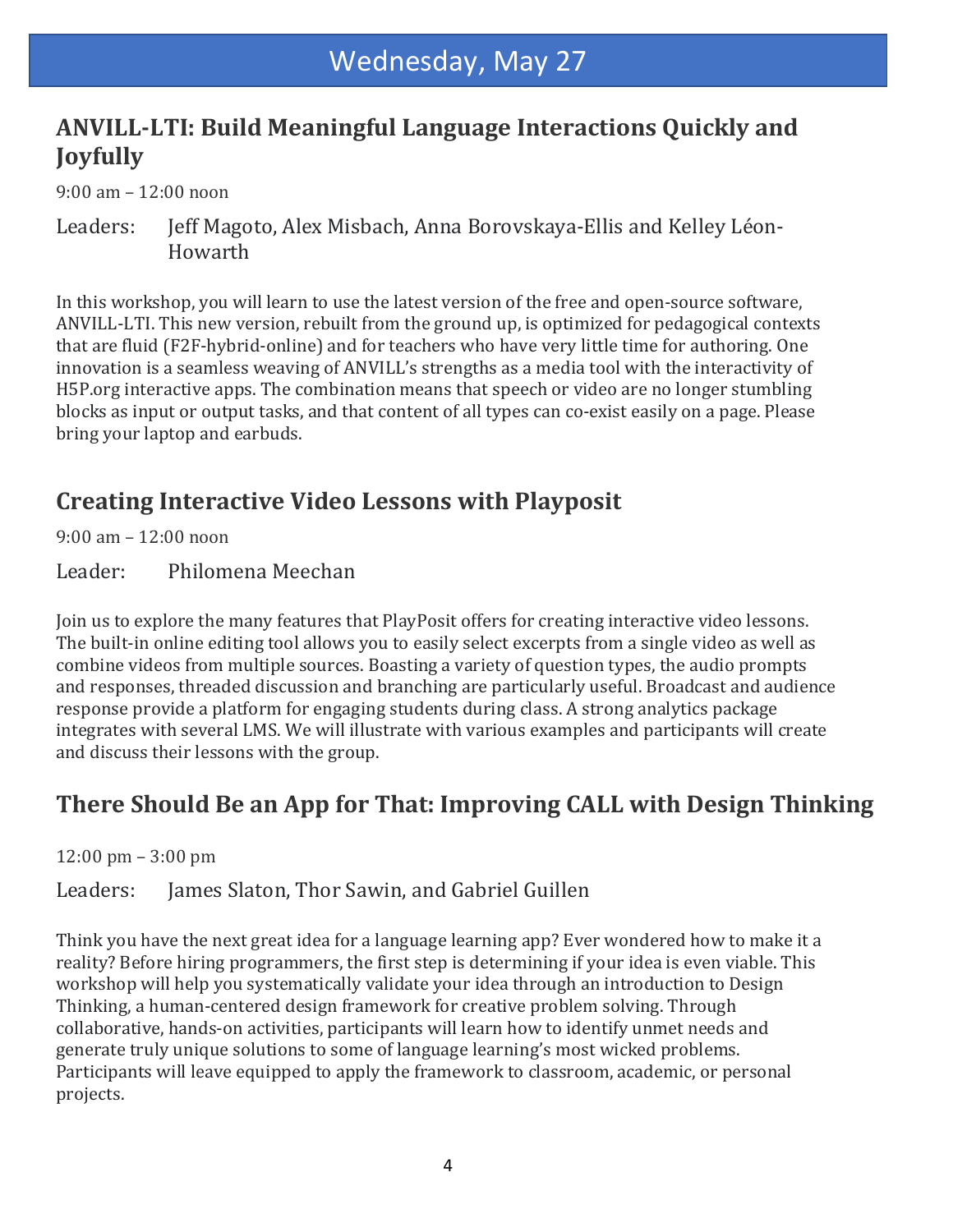# Thursday, May 28

## Computational Approaches to Studies in Human Language & **Technology**

#### **Using Python and NLTK**

11:00 am  $- 2:00 \text{ pm}$ 

Leaders: Richard Medina and Aitor Alvarez

In this hands-on workshop participants will learn to apply techniques and best practices for utilizing the Natural Language Toolkit (NLTK) Python package to support studies in Human Language & Technology. The workshop will begin with an introduction to common patterns and idioms for working with data structures in Python. The second portion of the workshop will introduce NLTK through examples. The remainder of the session will focus on 1 or 2 illustrative use cases for data driven language scholarship utilizing existing corpora and the NLTK. The goal of the workshop is to provide participants experience and guidance with integrating computational approaches in their work. Prior exposure to Python will be useful but not necessary.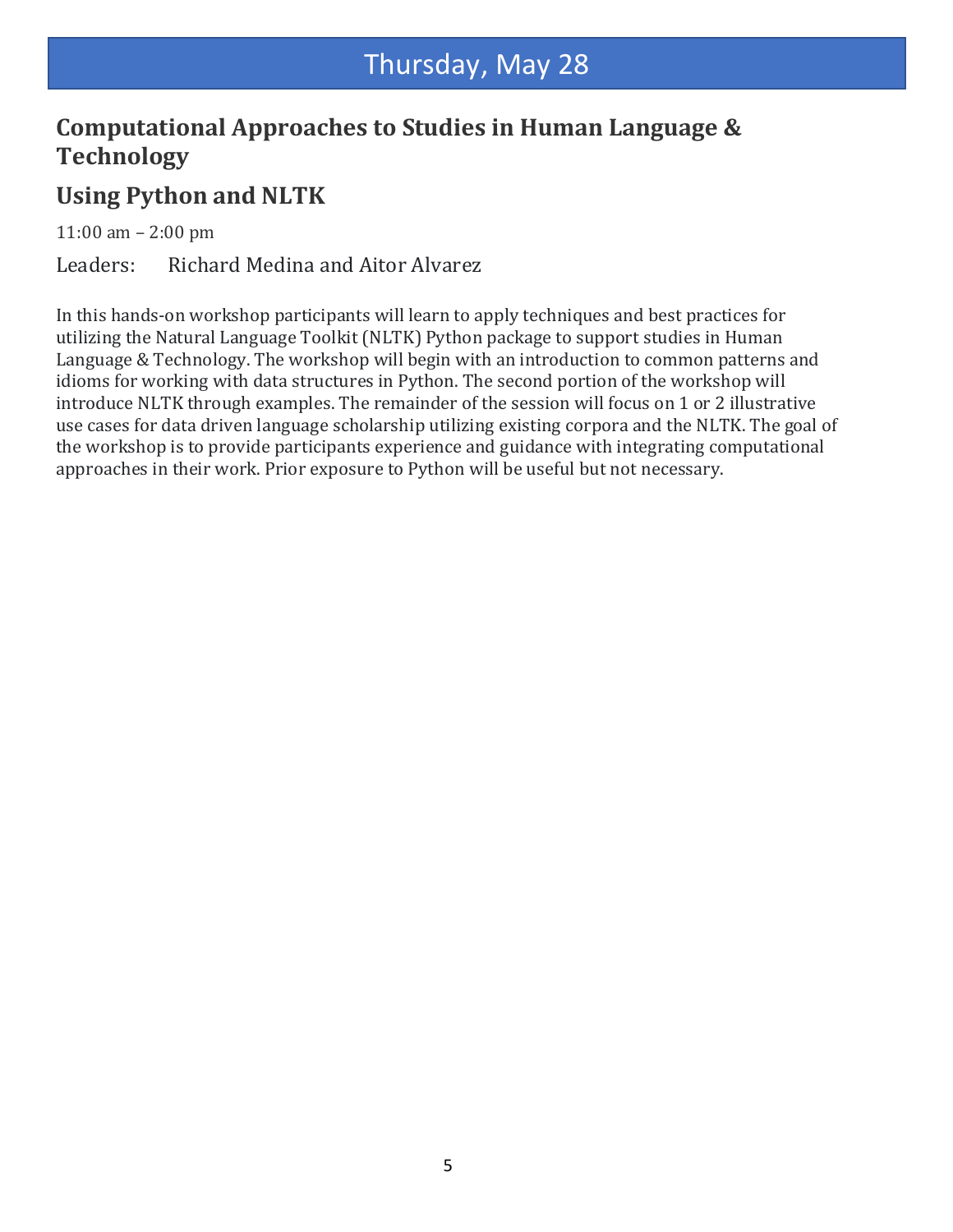# Friday, May 29

## Learning Analytics in the Language Classroom: Tips & Tools

10:00 am  $-$  1:00 pm

Leaders: Maria Diez Ortega and Phung Huy

Using learning analytics in a classroom can help teachers and researchers learn about student engagement, performance, and learning progress in a time-efficient way. This workshop will share how several tools (e.g. H5P, Edpuzzle, Quizizz) can be applied in the classroom not just for learning but also to gather, store, process, and use information about the learners, their learning, as well as ones' teaching. From a language analytic perspective, we will discuss and demonstrate how to collect and process linguistic and nonlinguistic data (engagement, time on task, metacognition, feedback), with these tools, followed by a hands-on activity for attendees to experiment using learning analytics.

## **Collaborative Learning with CLNotes: Connecting People, Language, Culture, and Learning in an Ever-Changing World**

 $2:00 \text{ pm} - 5:00 \text{ pm}$ 

Leader: Adam Sheard

In this hands-on workshop, participants will learn about how they can create and deliver studentcentered and multimodal language learning resources, activities and assessment tools using the software Collaborative Learning Notes. As a takeaway, participants will learn how to utilize the potential for modern technological approaches to language learning to automate activity, resource and summative assessment tasks, engage in real-time formative assessment, and customize all course materials to each student at just a click of a button. All of this is designed to allow teachers to teach more efficiently, and learners to learn more effectively.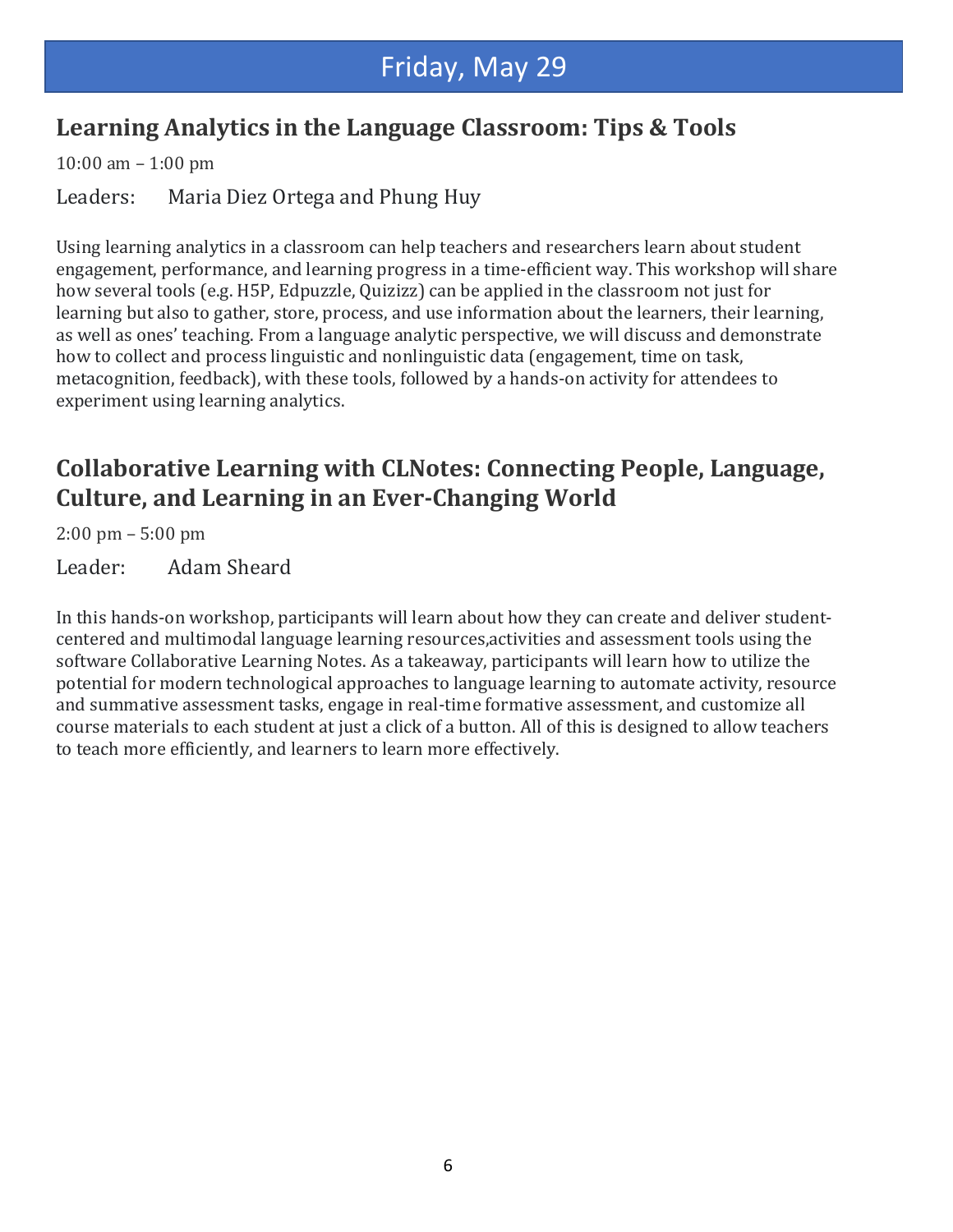# Saturday, May 30

## **Final Part: Explore Games, Make Games and Game-Based Frameworks for Foreign Language Learning**

 $9:00 \text{ am} - 11:00 \text{ am}$ 

(Beginning session of workshop on Tuesday, May 26)

Leaders: Phillip Cameron, Jeremy Robinson, Frederik Cornillie, and Randall Sadler.

As Jon Reinhardt's Gameful Second and Foreign Language Teaching and Learning explains, games, game-based learning, and gameful pedagogies are blossoming in world language classrooms. This workshop aims to introduce participants to these elements and will show them how to create their own game designs. This workshop is appropriate for all levels–no prior knowledge about game-based learning is needed.

- Day One will provide guided explorations of a variety of types and genres of games (e.g., interactive fiction, role-playing games, and video games), investigate elements of game design, and provide interactive training with Twine. Participants will then get started in designing their own game supported by a workshop mentor.
- Wednesday, Thursday, and Friday will give participants time to work on their own IF, with 2-4 hours of support available from their mentor.
- Day Two will include participant presentations of their game prototypes, what they learned from the process, and a discussion of how they might implement game-based learning in their own classrooms.

# **Make Your Own Language Adventure:**

## Learner-developed Interactive Fiction Games with Twine

 $3:00 \text{ pm} - 6:00 \text{ pm}$ 

Leaders: Kathrin Kaiser and Ben Foley

Interactive fiction and story-based language games offer great potential to engage learners in learning experiences that imitate real-world settings and provide opportunities for interaction in culturally meaningful contexts. Utilizing open-source software, the game development process itself can become a compelling project-based learning tool that directly involves learners as writers, designers, and even developers. This workshop introduces participants to Twine, an open-source software tool for the development of story-based games. Participants will examine how to leverage the tool\'s affordances for language learning, and implement their own designs within a guided process that introduces Twine's basic functionalities step by step during a handson prototype development session.